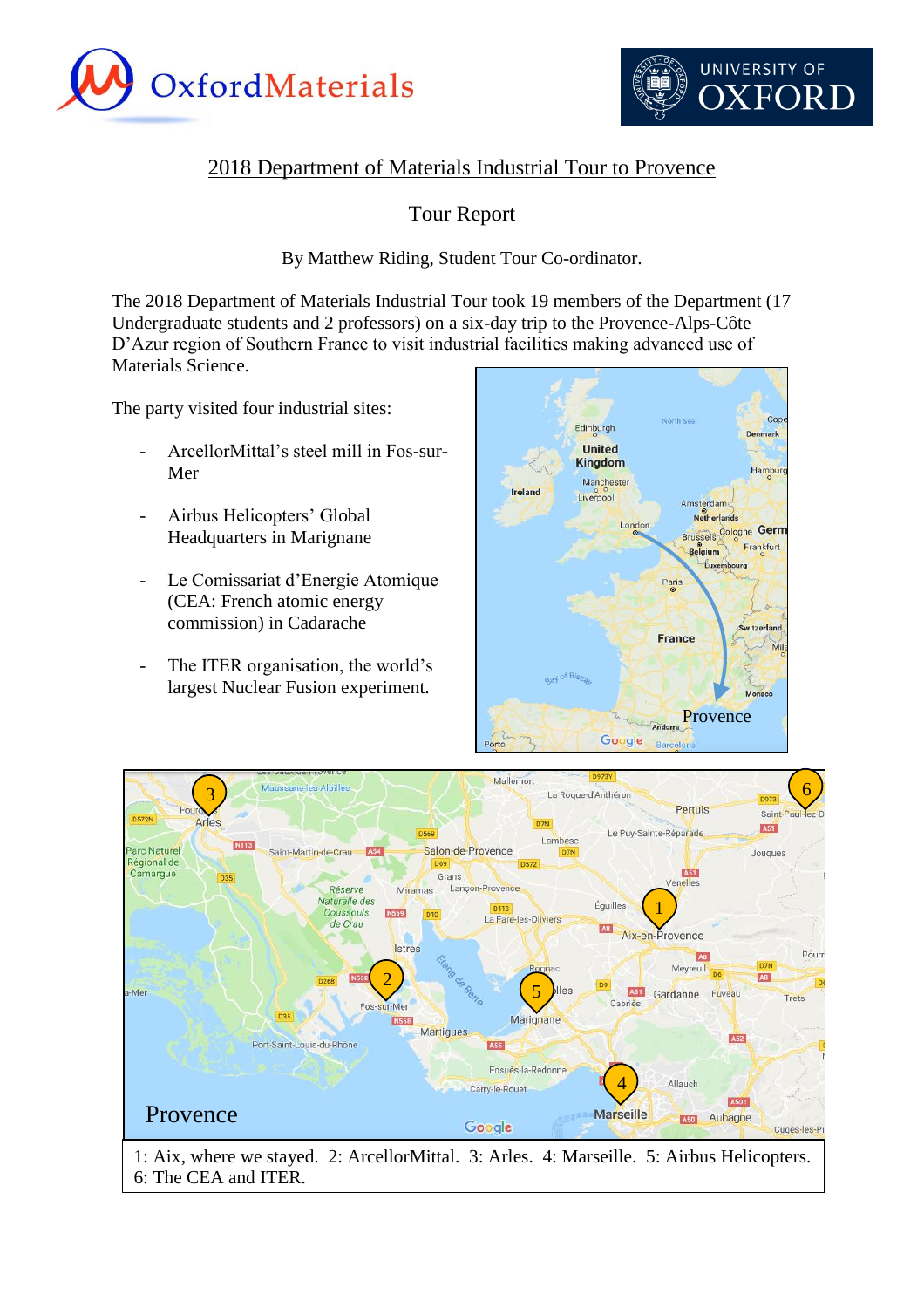



#### Sunday the  $11<sup>th</sup>$  of March 2018:

The group assembled early in the morning in Oxford before travelling together to Heathrow Airport where we caught our flight to Aéroport Marseille-Provence. Once in France, we were met by the coach company who arranged our transport throughout the trip. We checked in at our hostel, in the suburbs of Aix-en-Provence, at around mid-day and then ventured into the centre of Aix for the remainder of the Afternoon.

#### Monday the 12<sup>th</sup>: ArcellorMittal and Arles:

After Breakfast in our hostel, we boarded our coach and set off for Fos-sur Mer, by the coast, where ArcellorMittal, the world's largest steel production company, have a flat-products mill.

The generosity of our hosts and the detail and effort that went into their presentations and tour was truly amazing. We were greeted in the facility's visitors centre where the head of the Fos-sur-Mer facility gave us an introduction to the company and the site. Then, a senior metallurgy research manager who had travelled several hours specially to speak to our group gave a fascinating presentation on the research and product development that ArcellorMittal performs, presenting multiple case studies of the product development cycle in the steel industry and how the company creates bespoke alloy compositions for targeted applications.

Following the presentations, we were invited to put on special protective clothing (which proved very entertaining for the students) and begin a tour of the facility.



The party from Oxford University in their protective clothing ready to begin their tour of ArcellorMittal's Fos-sur-Mer facility. A 'bobbin' of rolled HSLA steel sheet- the main product created at the facility- is visible on the right.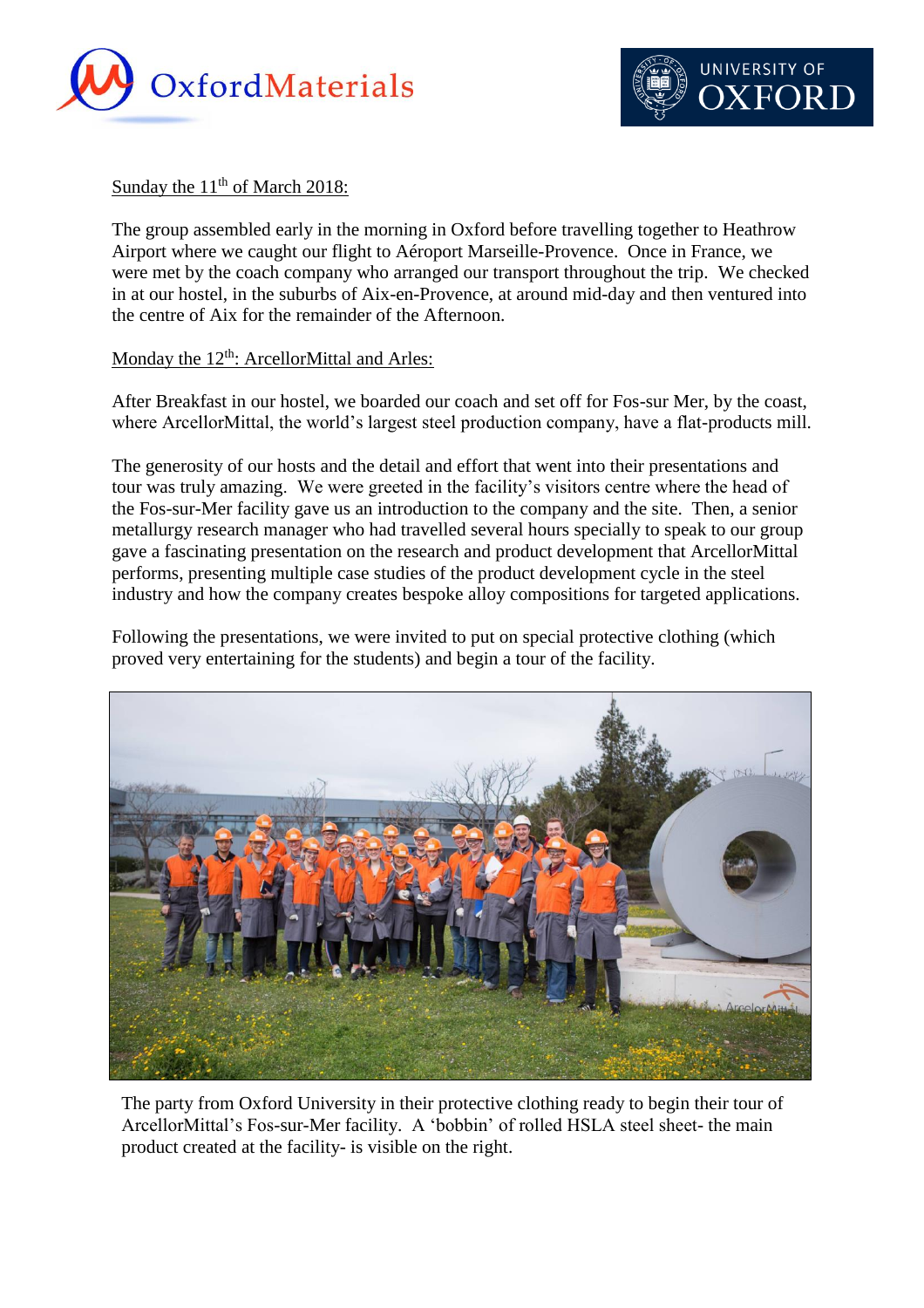



The tour was such a fantastic view into the real-world applications of the metallurgical theory the students learn in their lectures. We saw every step in the process of producing high quality steel sheet from iron ore, including the coking plant, the blast furnace, the basic oxygen furnace, continuous casters and the rolling mill. At each stage we were accompanied by a member of the facility's staff who explained the functions of the equipment we were seeing with great enthusiasm and knowledge and answered the students' questions.

After the tour, we were treated to a delicious lunch back in the visitors' centre, and students had a chance to ask further questions. We were delighted to present our hosts with a small gift to express our gratitude at the fantastic experience they had provided for us.



The party and our hosts in the visitors' centre at ArcellorMittal Fos-sur-Mer.

We left Fos-sur-Mer in the late afternoon, with the students pouring over the detailed handouts and booklets they had been given during the visit. We headed west and inland to the historic roman city of Arles, where we went exploring for the remainder of the day before returning to Aix.

Right: Students by the Roman Amphitheatre in Arles.

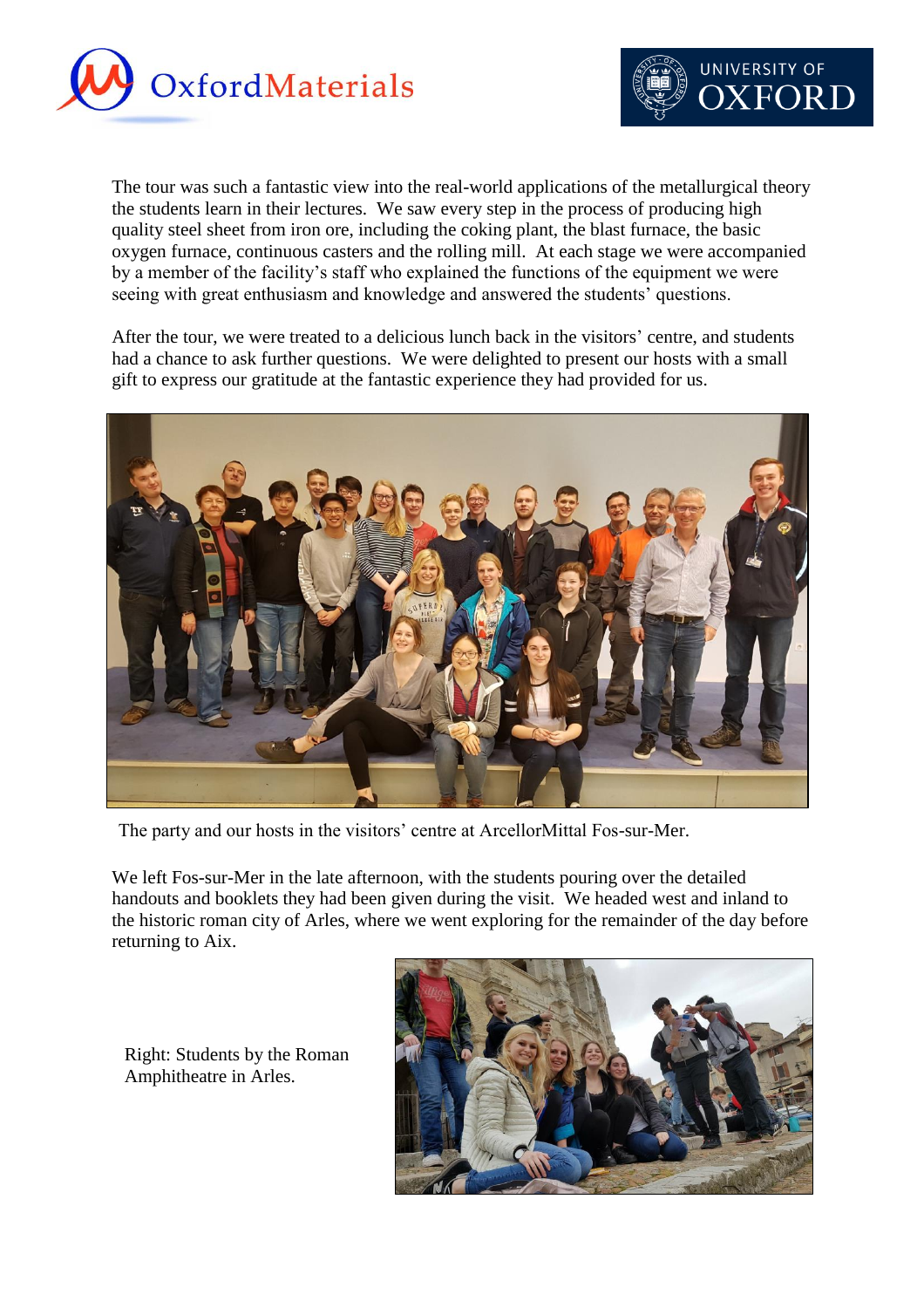



#### Tuesday the  $13<sup>th</sup>$ : Marseille

A trip to the maritime engineering company Chantier Naval de Marseille was planned for this day of the tour, but unfortunately the Harbour Master contacted us to cancel due to an emergency docking scheduled at the facility less than a week before our intended visit. Nevertheless, the group made the most of our scheduled transport to Marseille. The Coach driver was a Marseille local and gave us a wonderful narrated tour of many of the city's landmarks, working our way up to the Cathedral of Notre-Dame de la Garde that overlooks the old port area. Students then had free time to explore the city and immerse themselves in the historic attractions, food and shopping. We departed late after an enjoyable day in France's second largest city.

#### Wednesday the 14<sup>th</sup>: Aix-en-Provence

Wednesday was our chance to properly explore the city of Aix-en-Provence. The city had a rich history of art and artists drawn there over generations by the unique Provençal landscape. It had a much more relaxed vibe than the hustle and bustle of Marseille, and was a great chance for the students to socialise with the new friends they had made in the tour group, and practice some rusty GCSE French in the local Boulangeries. In the evening, all 19 members of the tour group assembled at a Restaurant on Aix's historic 'Cours Mirabeau' for a delicious meal of traditional French cuisine.

## Thursday the  $15<sup>th</sup>$ : Airbus Helicopters

We woke up early in the morning to get some breakfast before travelling to Marignane for our 9:00am visit to the Global Headquarters of Airbus Helicopters. We travelled in the coach through pouring rain, before we glimpsed the profile of an Airbus H125, the helicopter that holds the record for the highest-altitude take-off of any aircraft (performed at 8848m on Mt Everest in 2005) sitting atop the entrance to Airbus' huge facility in Marignane.



The Group from Oxford with our guides (right) outside Airbus Helicopters HQ in Marignane.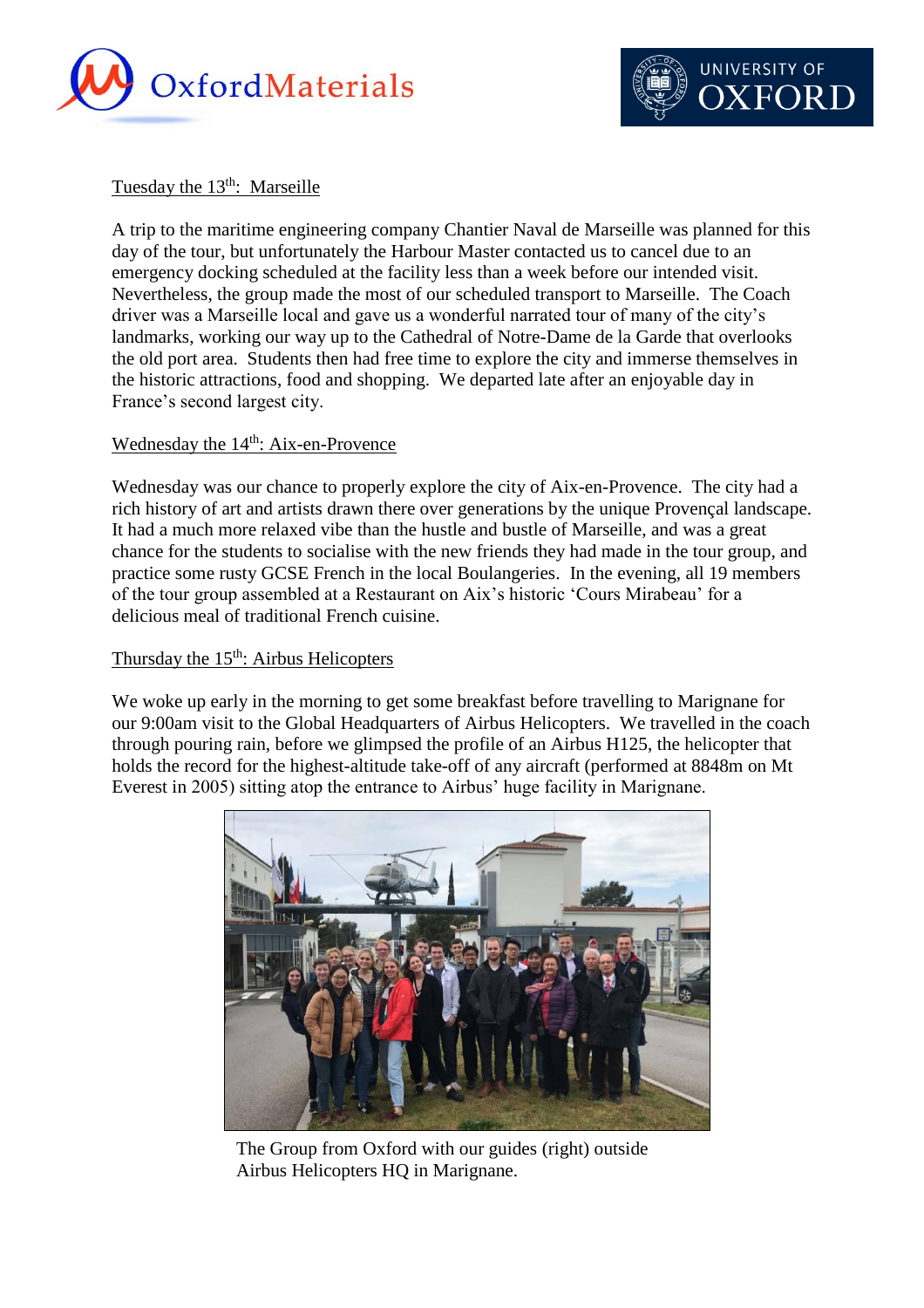



Our hosts were fantastic- two retired ex-engineers who now lead tours of the facility they worked at for a long time.

They began by giving us a presentation of the company and its activities worldwide, before taking us on a tour of three of the production lines for different helicopters- both civilian and military- in Airbus' range. Of particular interest to the group was the brand new model –the Airbus H160- due to start production at the facility later that year, which featured large scale application of carbon-fibre composite materials, including in its innovative 'blue-edge' rotor blades. The group was also fascinated to learn about the unique applications for magnesium alloys in complex castings for Helicopter gearboxes, and the applications of electronic materials and semiconductor devices in avionics, guidance and defence systems. There was plenty of chatter about potential careers in the coach after our visit was over! We returned to Aix and relaxed in the hostel- tomorrow was our final day in France so we prepared to vacate our rooms in the morning with a busy day ahead.

### Friday the 16<sup>th</sup>: the CEA and ITER

Another early start saw us say goodbye to the hostel we had called home for the past five nights, wheeling our suitcases up the drive where a bigger 'grand car' awaited us to be our transport for the day. Our destination was Europe's largest energy technologies research centre: the French 'CEA- Commissariat d'Energie Atomique', where state-funded and private research into nuclear power systems has been conducted for over 70 years.

We passed significant security infrastructure to board a dedicated CEA bendy-bus for our tour with another wonderfully enthusiastic and knowledgeable guide. The site's visitors' centre was a real treat- museum-quality exhibits of the history of research at the facility with interactive models of fission reactor cores and plenty of informative handouts we could take away with us.

Our guide pointed out the large 'containment' domes of many of the experimental fission power plants housed on the site, some decommissioned and others planned for the future. We learned how the CEA is at the forefront of the development of a fourth-generation fission reactor design called the 'Sodium Fast Reactor', with a prototype design currently under review by the experts at the organisation, and a fleet of commercial 1500 MW SFRs intended to be joining the French National Grid circa 2050. Our guide was able to give us plenty of information about the unique materials challenges posed by a reactor using liquid metal coolant, drawing on examples from the three previous sodium-cooled reactors built in France throughout the late  $20<sup>th</sup>$  century.

Our last stop on our tour of the CEA site was a different flavour of nuclear reactor- a nuclear fusion experiment called 'WEST' that contributes to European research into the commercialisation of nuclear fusion power. Many of the students had previously visited the JET nuclear fusion experiment in Culham, just South of Oxford, with the department of materials, and were fascinated to learn more about the special 'tungsten environment' employed in this device. A senior researcher at the WEST experiment gave us a truly inspiring talk about the prospects of nuclear fusion energy as a clean, environmentally friendly and 'non-explosive' source of electricity for the future, and prepared us perfectly for our second visit that day- the ITER organisation.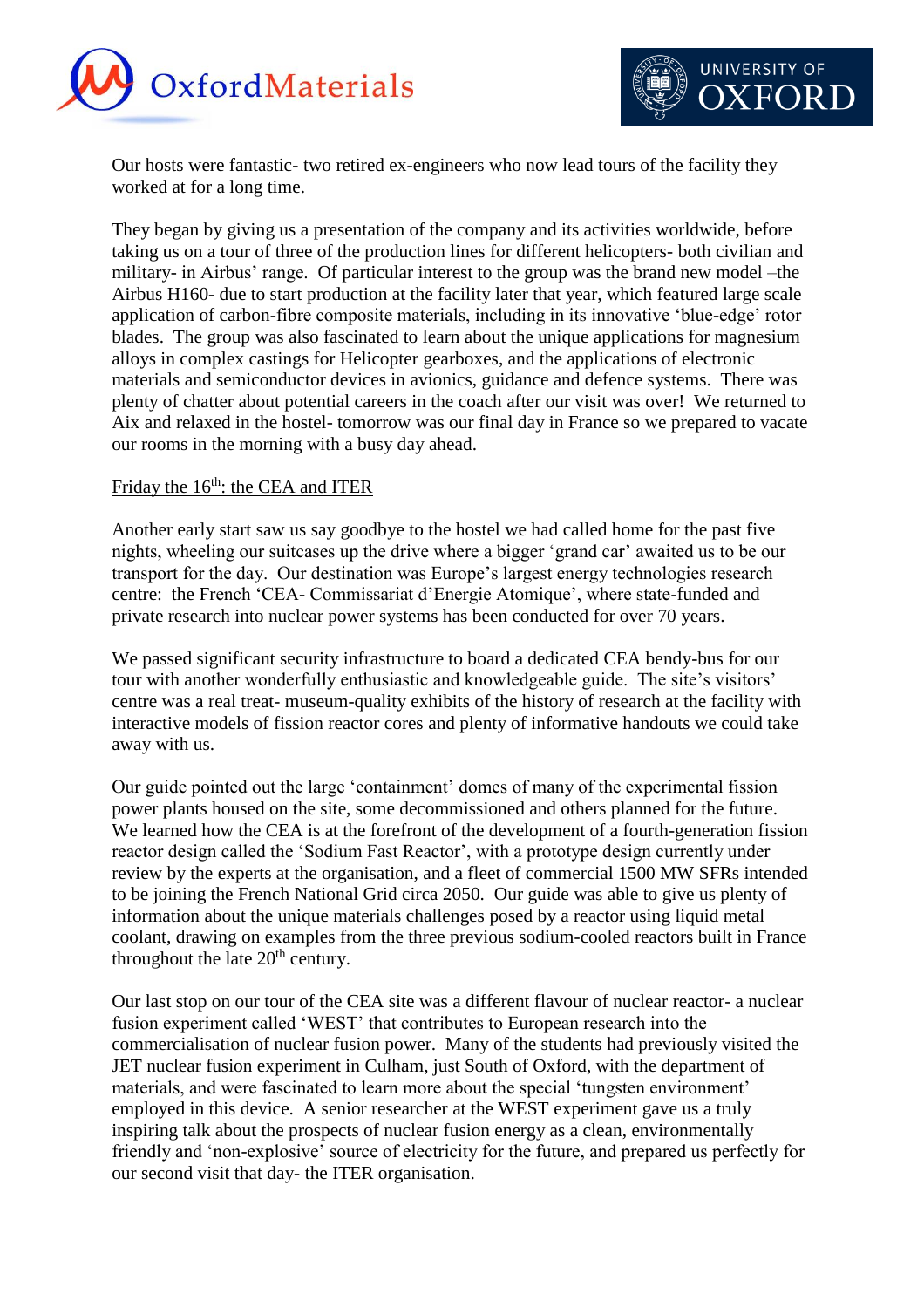





The Group from Oxford with our guide (far left) standing at the visitors' viewing platform overlooking the ITER site. The assembly hall can be seen in the centre-left, which will construct 18 'segments' of the reactor before they are lowered into the radiation-shielded 'tokamak pit'.

The ITER experiment was a fascinating vision into the cutting edge of materials, physics and engineering applied with the aim of solving one of humanity's greatest technological challenges- clean energy. Thanks to the amazing work of yet another brilliant guide, we had the unique opportunity to attend three lectures delivered by staff at the ITER organisation: the Section Leader of the superconducting magnets section, the Section Leader of the remote handling section (responsible for a fleet of robots designed to handle irradiated materials on behalf of humans) and a scientist who worked on the tritium breeding experiments, and who had previously collaborated with two of our professors at Oxford University!

The lectures and the tour were such a special experience and left everyone incredibly inspired about the future and the role materials science will play in it!

After spending nearly the entire day immersed in the world of nuclear power, we eventually left in the late afternoon to catch our evening flight. Students had a great time sharing